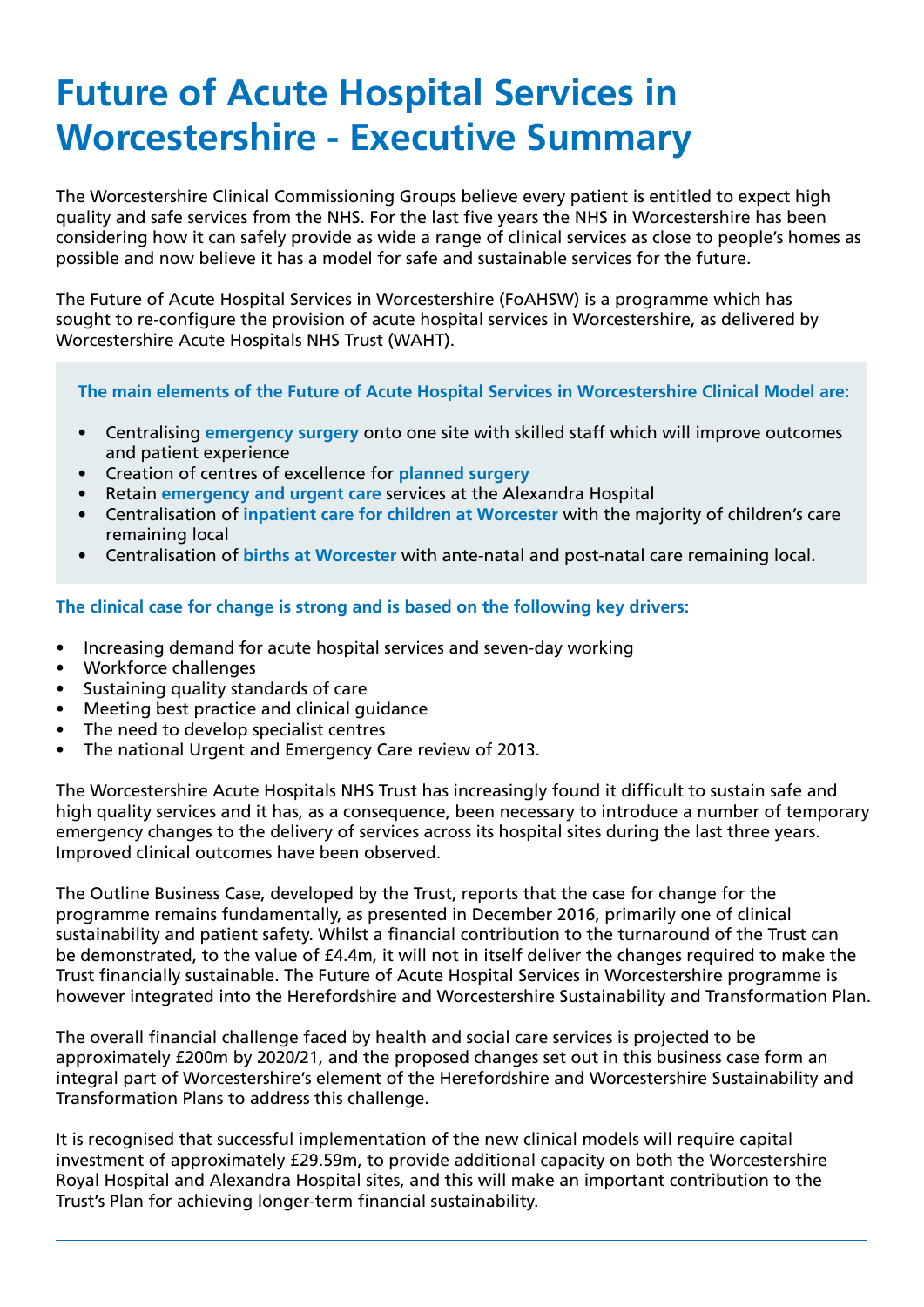### **The proposed £29.59 million investment would be used to:**

- Improve the operating theatres at the Alexandra Hospital so that the hospital can be developed into a centre of excellence for planned surgery
- Develop a women's centre at the Alexandra Hospital
- Increase the number of beds at the Worcestershire Royal Hospital
- Provide a new children's outpatient department at the Alexandra Hospital
- Improve the endoscopy facilities at the Alexandra Hospital
- Improve car parking at the Worcestershire Royal Hospital.

This Decision Making Business Case demonstrates that the four assurance tests for service change as set out in NHS England planning guidance: Planning, Assuring and Delivering Service Change (updated 2015) have been adequately tested and affirmed.

### **The four tests of service reconfiguration are:**

**• Clear, clinical evidence base**

The Future of Acute Hospital Services in Worcestershire programme has sought independent clinical advice on the options and clinical assurance around the reconfiguration proposal from an Independent Clinical Review Panel and the West Midlands Clinical Senate. This has provided external assurance regarding the proposed Clinical Model, and on the safety and sustainability of clinical services under this model.

Following a lengthy process, and detailed in the pre consultation business case, full clinical assurance was received from the West Midlands Clinical Senate in June 2016; agreeing that it provided sustainable clinical services for Worcestershire.

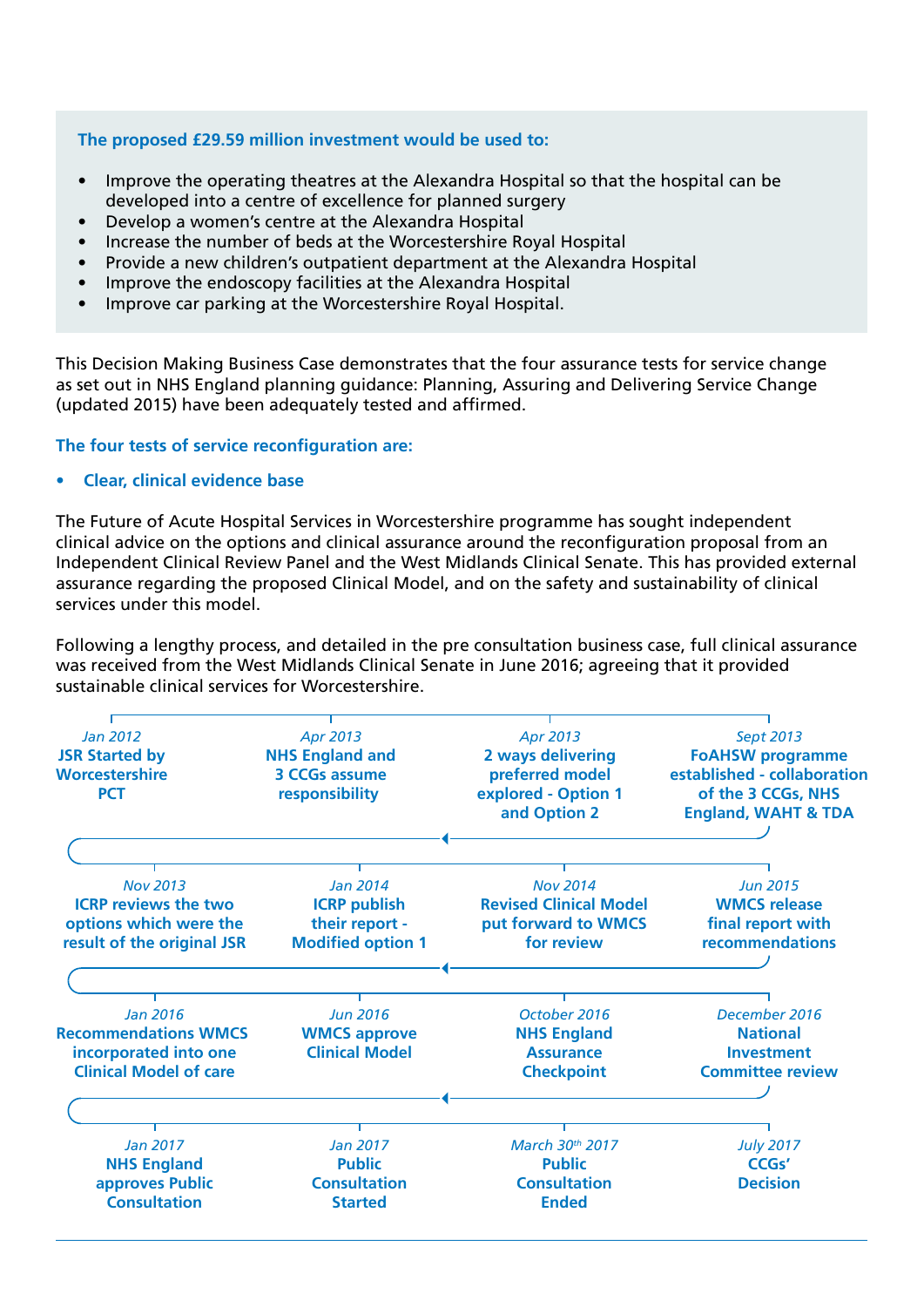#### **• Support for proposals from commissioners**

Commissioners and GPs have been involved at every stage of the reconfiguration of Future of Acute Hospital Services in Worcestershire and their input has been crucial to the development of the Clinical Model which was approved by the Governing Bodies of the three Clinical Commissioning Groups in February 2016.

The three Governing Bodies approved the Pre-Consultation Business Case which was presented to and approved to go forward to public consultation by NHS England in October 2016 and the National Investment Committee in December 2016.

### **• Strong public and patient engagement**

A 12-week public consultation finished on 30th March and the Clinical Commissioning Groups have spent the subsequent time through the pre-election periods reviewing the responses to this consultation and formulating recommendations.

The proposed Clinical Model and permanent changes to local paediatrics and maternity services in particular continues to be controversial, particularly in the Redditch area of the county. A total of 3,206 completed consultation questionnaires have been received by the Clinical Commissioning Groups and nearly 1,885 people attended one of the broad range of meetings to discuss this that were held over the 12-week period. In addition Redditch Borough Council organised their own 'Health Commission' to feed into their formal response to the consultation.

#### **In summary the responses to the consultation focused on:**

- Viability of Worcestershire Acute Trust, and its ability to provide quality and safe services (as evidenced by Section 29a)
- Anxiety about loss of services at Alexandra Hospital in Redditch
- Appreciation of national workforce issues and the ability to run services at three sites
- Transport and access issues
- Concern regarding capacity at Worcestershire Royal Hospital to accommodate additional demand
- Support for the clinical workforce and quality of services
- Concern regarding Accident and Emergency services, e.g. long waits.

In response to the feedback from the consultation the recommendations will include a series of specific mitigations that take into account feedback from the consultation. These mitigations include actions around transport and access, work with other providers to improve choice for local maternity services, safeguarding local access for the Redditch population to ante-natal and post-natal outpatients services, enhanced monitoring of quality and safety, and work with NHS Improvement to ensure that the Trust has sufficient support.

#### **• Consistency with current and prospective need for patient choice**

Patient choice was heavily considered throughout the Future of Acute Hospital Services in Worcestershire programme of work, in developing the clinical and service models that underpin these proposals. The overarching model recognises the rights of patients to be offered choice, whilst accepting that this needs to be balanced against issues of clinical sustainability and affordability. Wherever possible, choice has been maintained or extended although some compromises have had to be made to sustain high quality services.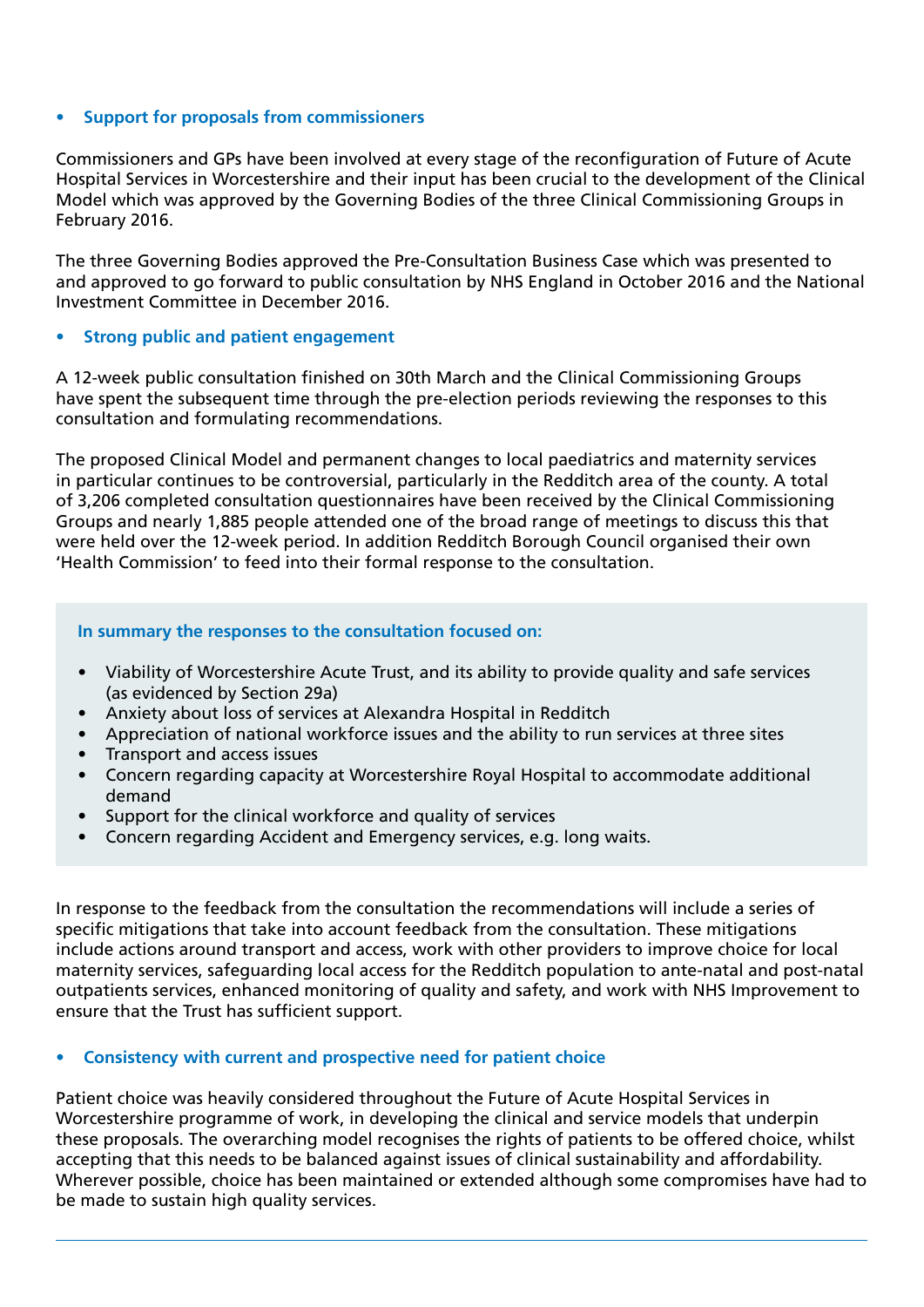The Future of Acute Hospital Services in Worcestershire programme has been committed to working together to increase patient choice by developing more services in the community with a particular focus on self-care, early diagnosis and high quality management of long term conditions. The key areas of action will be primary care at scale and care closer to home such as proactively managing people of all ages with long term conditions, people who are frail because of their old age and people at the end of life stage in out of hospital settings, in or near people's homes.

This Decision Making Business Case describes the important elements of the Future of Acute Hospital Services in Worcestershire programme, the case for change and presents the data and information required to support voting members of the three Worcestershire Clinical Commissioning Groups in making a final commissioning decision to agree and support the re-configuration of acute services at Worcestershire Acute Hospitals NHS Trust.

**The recommendations are:**

# **Recommendations**

**The Governing Bodies of the three Worcestershire Clinical Commissioning Groups are asked to approve the following recommendations:**

- 1. Approval of Clinical Model The three Worcestershire Clinical Commissioning Groups are therefore asked **to approve the Clinical Model** proposed for acute hospital services in Worcestershire.
- 2. Fit with Future of Acute Hospital Services in Worcestershire programme core principles The Clinical Commissioning Groups are asked to **affirm that this proposal meets the core principles of the Future of Acute Hospitals Services in Worcestershire programme** based on the original vision and objectives and summarised as:
	- Patients will receive the highest standards of quality care
	- Services will be provided locally wherever possible and centralised where necessary
	- Services will be integrated across organisational boundaries to provide a seamless experience of care.
- 3. Strategic fit The three Worcestershire Clinical Commissioning Groups are asked to affirm that this proposal:
	- Has been subjected to a **full and thorough public consultation**
	- **Improves the clinical service and financial viability of the Trust**
	- **• Has met the NHS England Four Tests** for service reconfiguration.
- 4. Clinical Senate recommendations Prior to the implementation of the Clinical Model **the Trust must demonstrate their commitment to comply with the advisory recommendations**  made by the West Midlands Clinical Senate in June 2016, specifically including:
	- The staffing levels for the Emergency Department consultants at each site
	- Countywide rotation of Emergency Department Consultants
	- Middle grade and Emergency Department consultants at Alexandra Hospital need to rotate to maintain paediatric experience
	- Use of the emerging national model for Urgent Care service specification in reviewing the current Urgent Care Centre specification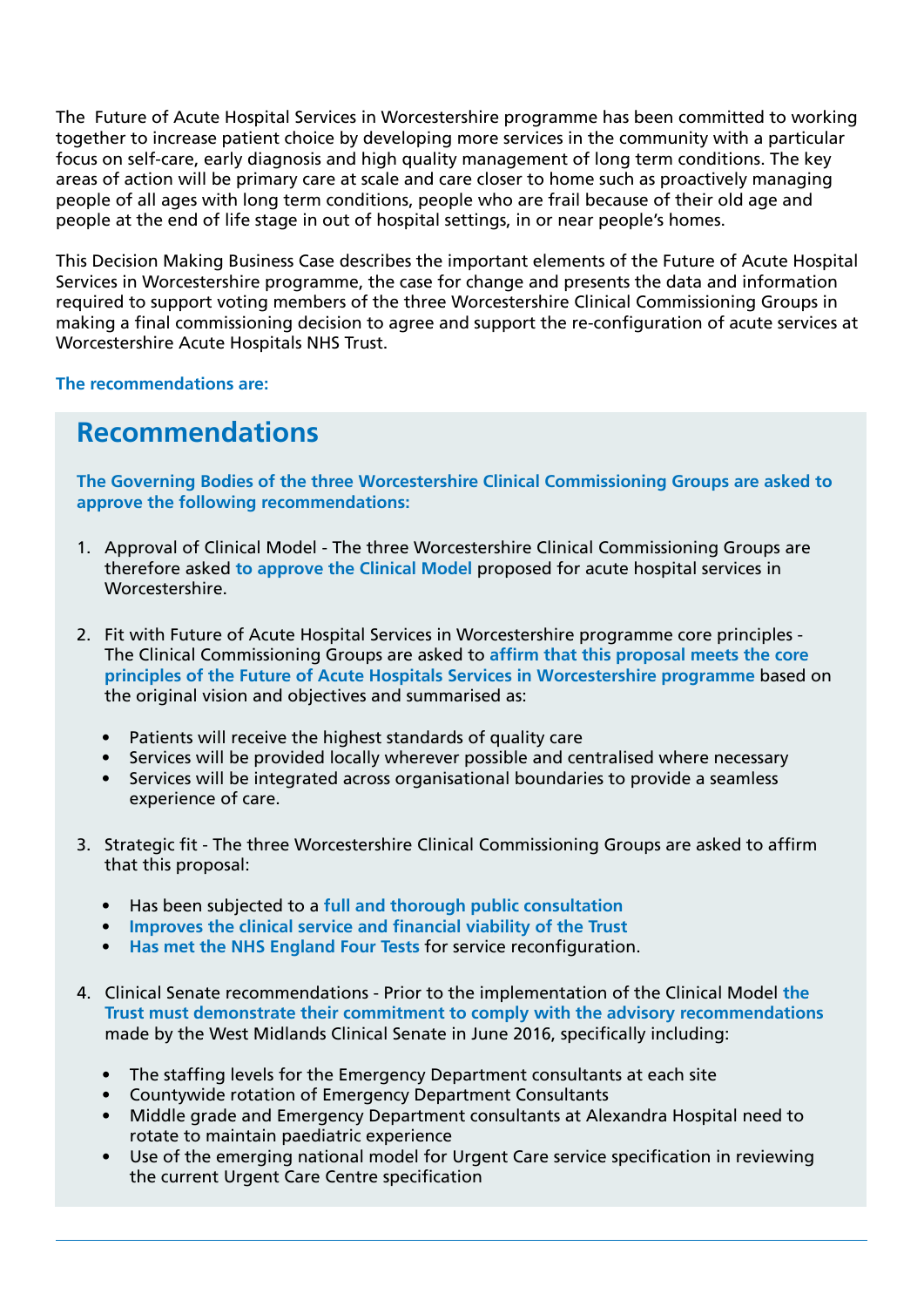- Review of the clinical procedures proposed relating to the Urgent Care Centre service
- Further work to be undertaken between the Trust Management and acute medical consultants across both sites to develop the vision and implementation for sustainable countywide working.
- 5. Quality and safety In recognition of the continued concerns regarding the clinical safety and quality of services provided by Worcestershire Acute Hospitals NHS Trust and the ongoing poor performance against NHS Constitutional standards, it is recommended the Clinical Commissioning Group Governing Bodies continue to **support enhanced surveillance of the quality and safety of commissioned services.**
- 6. Support for the Trust As part of this it will be important to **work with NHS Improvement to ensure that the Trust receives the necessary support and assistance** to both implement the proposed Clinical Model and to deliver the required service improvements. In practice this should also include assistance from other NHS Trusts through partnering and support arrangements.
- 7. Capacity and implementation plan The Clinical Commissioning Group Governing Bodies recommend that **NHS Improvement work with the Trust to review the Trust's outline business case** which details their capacity and implementation plan, ensuring capacity and demand will be appropriately managed and activity and capacity projections are consistent with Pre-Consultation Business Case and the Sustainability and Transformation Plan.
- 8. Transport and access **Worcestershire Acute Hospitals NHS Trust must review the scheduling of its outpatient appointments and operations** to take account of patient travel needs and individual circumstances. The Clinical Commissioning Groups and Worcestershire Acute Hospitals should work together with Community Transport Providers in Worcestershire to **provide an enhanced transport service between the Alexandra and Worcestershire Royal Hospitals**.
- 9. Communication and education Worcestershire Acute Hospitals NHS Trust and other local NHS partners must **implement a comprehensive publicity campaign** which clarifies where health services are available across the county and how people should access them. As a matter of urgency a communication campaign should be launched to clarify how children should access emergency services.
- 10. Monitoring patient flows The Clinical Commissioning Groups must **monitor patient flows to providers outside the county** on a monthly basis and work collaboratively with partners to mitigate any potential impact of increased patient flows should this occur.
- 11. Maternity Services **Local access to maternity services should be a priority** for the Clinical Commissioning Groups. In line with the implementation of 'Better Births', there must be local access to services for women and their babies, regardless of where they live. Women should have a choice of where to deliver with access to local maternity services for midwifeled ante-natal and post-natal care. The Clinical Commissioning Groups should also work with other providers to improve choice for mothers-to-be.
- 12. Further review maternity capacity The Clinical Commissioning Groups should **undertake a further review before the end of 2020 of local maternity capacity** and specifically the potential of introducing a midwife-led birth centre in the north of the county.